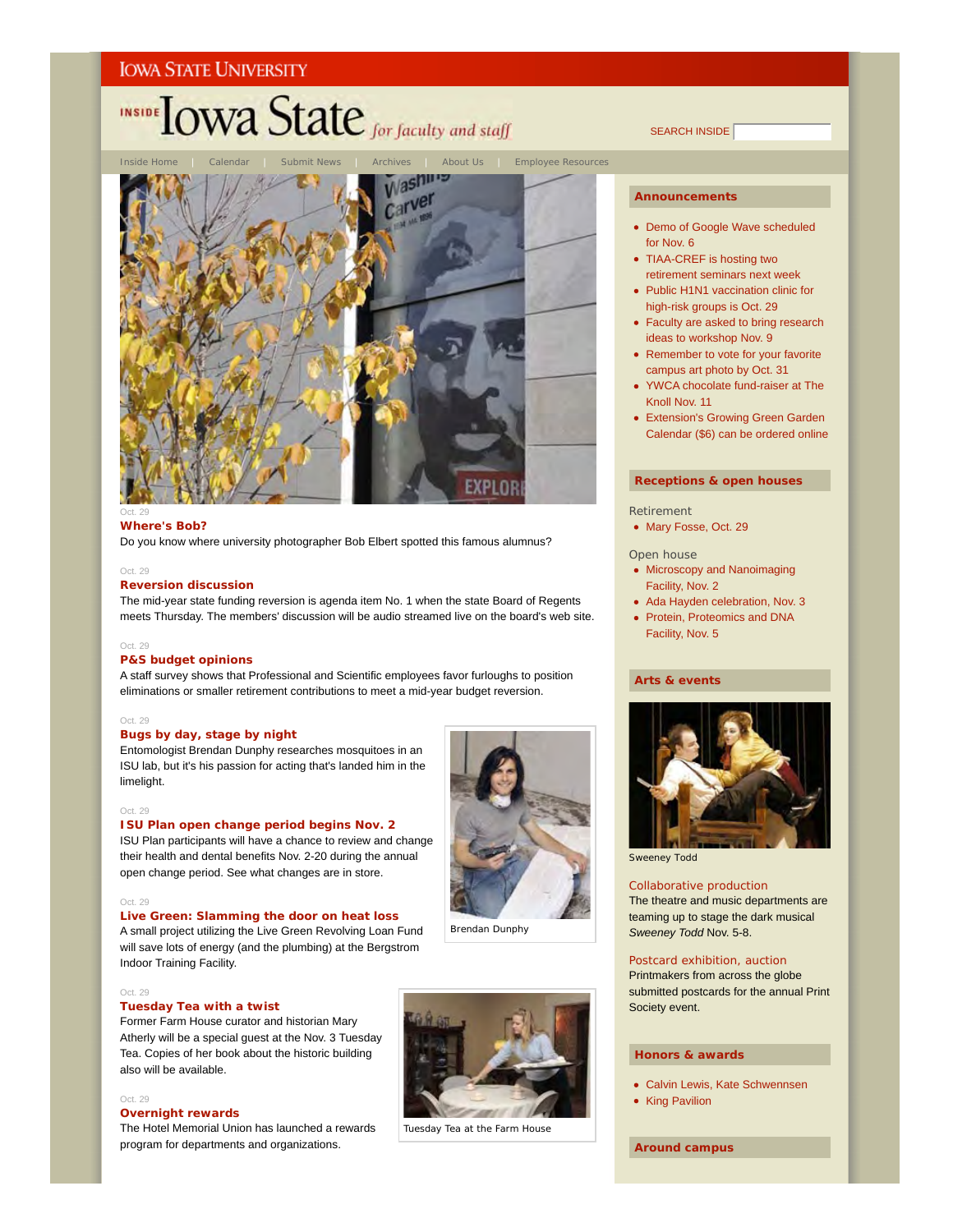Published by University Relations, i**nside@iastate.edu**, (515) 294-7958, Ames, Iowa 50011.<br>Copyright © 1995-2009, Iowa State University of Science and Technology. All rights reserved.

### Remote soil tests

Iowa State agronomy researchers have a stake in the new Soil Moisture and Ocean Salinity satellite the European Space Agency will launch Nov. 1.

#### Solar House headed to state park The Iowa Department of Natural

Resources has purchased Iowa State's solar-powered Interlock House for use as an interpretive center at Honey Creek Resort State Park at Rathbun Lake.

### Prediction: Long recovery

ISU economist says Iowa hasn't hit bottom yet, in terms of job losses, and recovery to 2007 levels will take years.

#### Exercise and the flu

A new study by an ISU research team on mice infected with the flu virus suggests that a daily moderate workout may diminish the severity of the flu's symptoms.

#### **Inside tools**

Print this edition (PDF) RSS | Twitter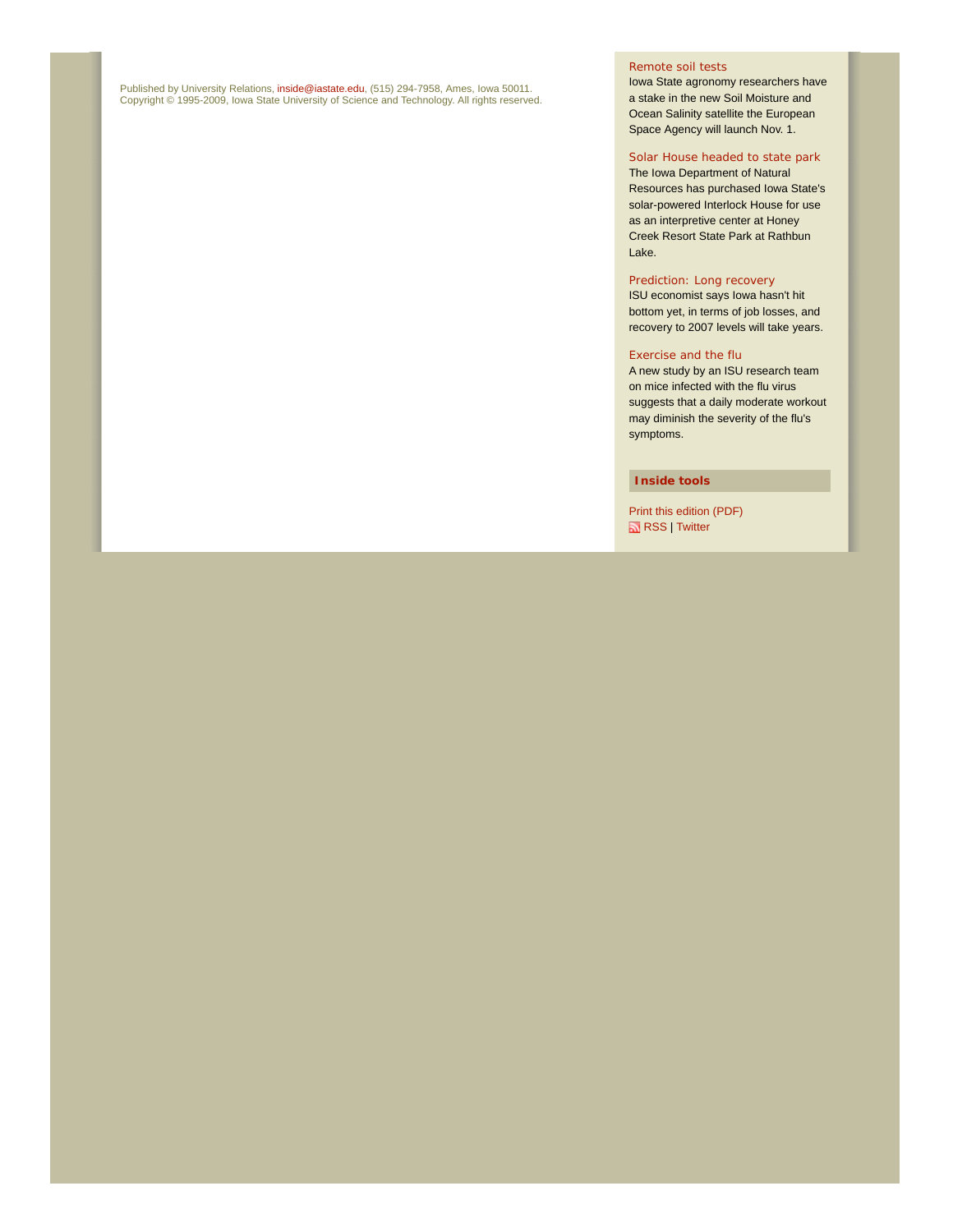# **INSIDE OWA State** for faculty and staff

SEARCH INSIDE

Oct. 29



## **Where's Bob?**

University photographer Bob Elbert captured a shot of this window "skin" of George Washington Carver is in a corner window of the Soults Family Visitor Center in the Memorial Union south addition. The skin doesn't block the view from inside the center. ISU Admissions hopes to honor other alumni with this art form.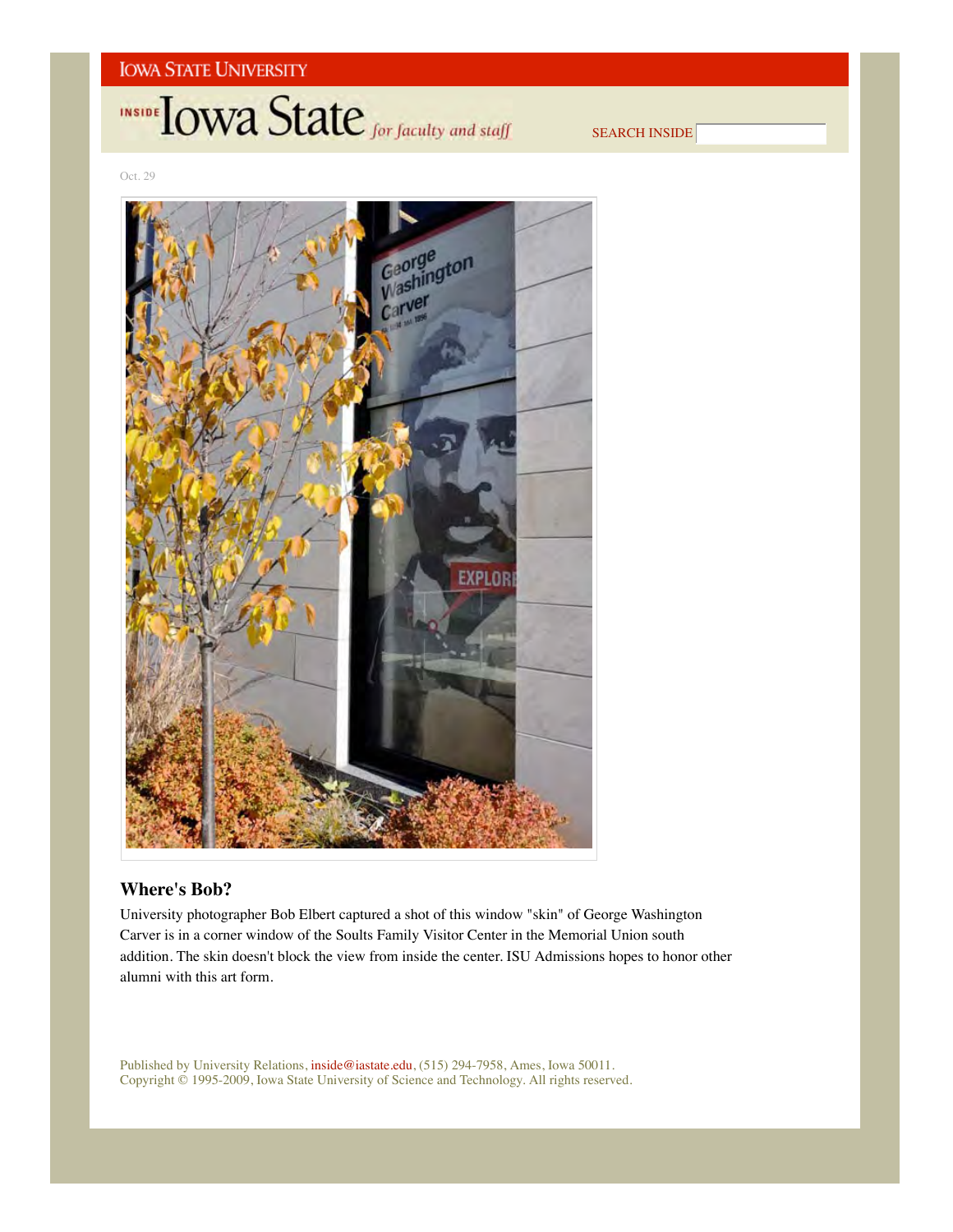# **INSIDE LOWA State** for faculty and staff

SEARCH INSIDE

Oct. 29

## **University presidents, regents to tackle mid-year budget cuts at Thursday meeting**

by Anne Krapfl

How to tackle \$59.8 million in mid-year budget cuts is the first agenda item when the state Board of Regents meets Thursday in Cedar Falls. Iowa State's portion of the cut is \$24.5 million.

The meeting begins at 8:30 a.m. President Gregory Geoffroy and his peers at the universities of Iowa and Northern Iowa will present proposed reduction plans at their campuses for board approval.

Live streaming of the audio portion of the meeting will be available at the Board of Regents web site. *Inside Iowa State* will provide coverage of the meeting during the day.

Also on the agenda later in the morning is proposed tuition rates for the 2010-11 academic year. At Iowa State, proposed hikes include 6 percent for resident undergraduate (\$346 increase) and graduate (\$404) students, and 4.1 percent for out-of-state undergraduates (\$692) and graduate students (\$732). As proposed, mandatory student fees at Iowa State would not increase next year.

The board will not take final action on 2010-11 tuition rates until its December meeting.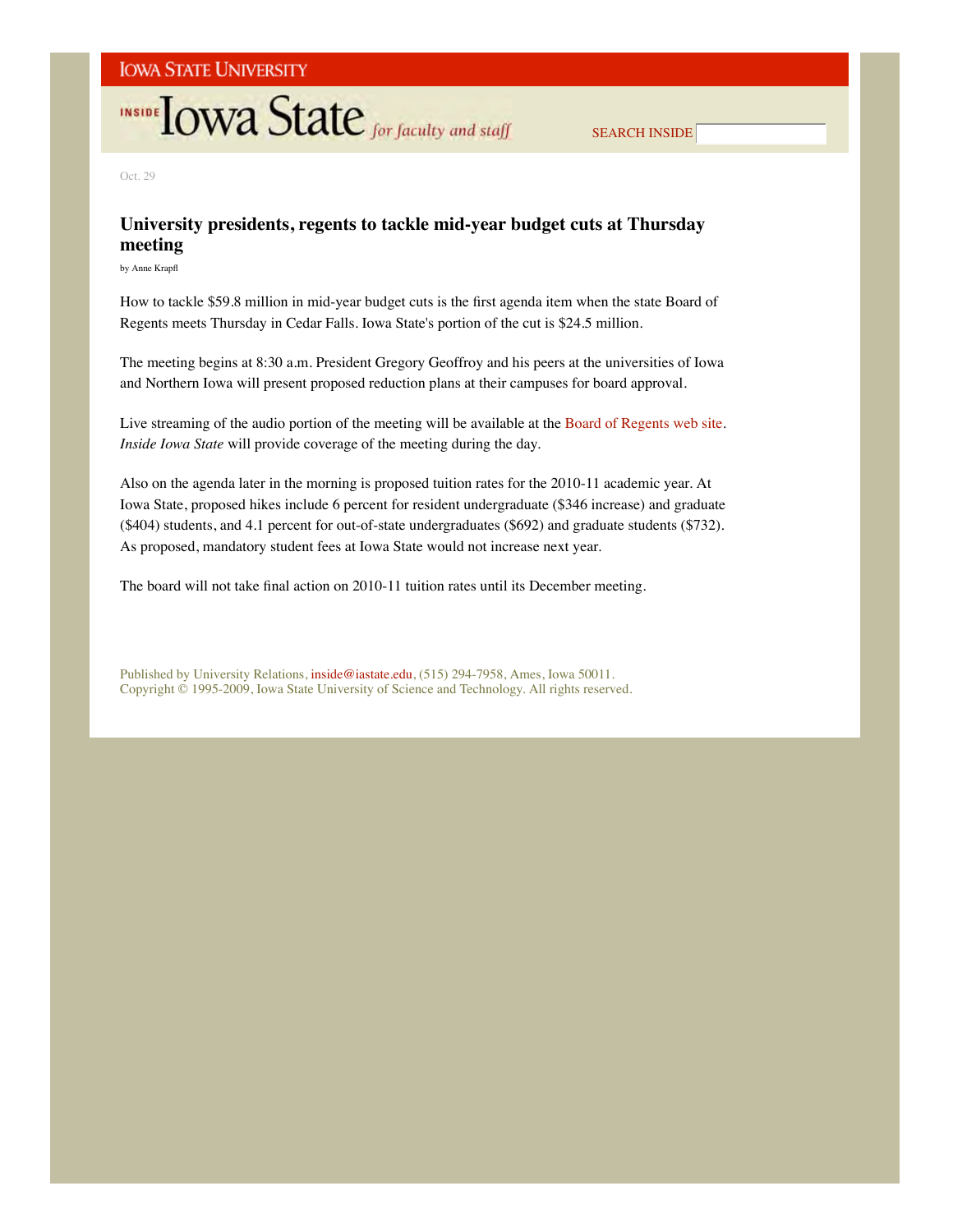# **INSIDE LOWA State** for faculty and staff

SEARCH INSIDE

Oct. 29

## **Survey illustrates P&S budget opinions**

by Erin Rosacker

Professional and Scientific employees favor furloughs to position eliminations or smaller retirement contributions to meet a mid-year budget reversion. The executive committee of the Professional and Scientific Council invited P&S staff to participate in a confidential electronic survey last Thursday and Friday to gauge opinions of budget-cutting methods. The answers -- and an additional 1,203 submitted comments -- were compiled and sent to president Gregory Geoffroy and executive vice president and provost Elizabeth Hoffman on Friday.

## **Regents' list**

In response to the eight budget-cutting options outlined by the state Board of Regents, P&S employees agreed or strongly agreed with:

- Temporary layoffs/furloughs (62.8 percent)
- $\bullet$  A tuition surcharge (58.6)
- Postponing deferred maintenance and repairs (86.5)
- Program eliminations (69.6)
- Selling non-essential assets  $(62.5)$

Respondents disagreed or strongly disagreed with:

- Temporary salary reductions (60.4)
- Temporary or permanent benefit revisions (63.2)
- Permanent layoffs (66.6)

### **Making comparisons**

More than 50 percent of employees also agreed or strongly agreed with these statements:

- I would favor a furlough plan if number of days furloughed were relative to salary, 71.6 percent
- Mandatory furloughs are preferable to eliminating positions, 75.8 percent
- I would favor a furlough over a reduction in my retirement contributions by Iowa State, 68.8 percent
- I would favor a reduction in the employer's portion of my retirement contribution (eg. 10 percent to 8 percent) as a budget reduction tool if such a reduction had a specific end date (eg. 8-12 months), 56.3 percent

## **Who participated**

Nearly 65 percent of ISU's 2,584 P&S employees completed the survey. A summary of the answers is available on the P&S Council web site. P&S Council president Camille Sloan Schroeder will present the results at the Board of Regents' Oct. 29 meeting.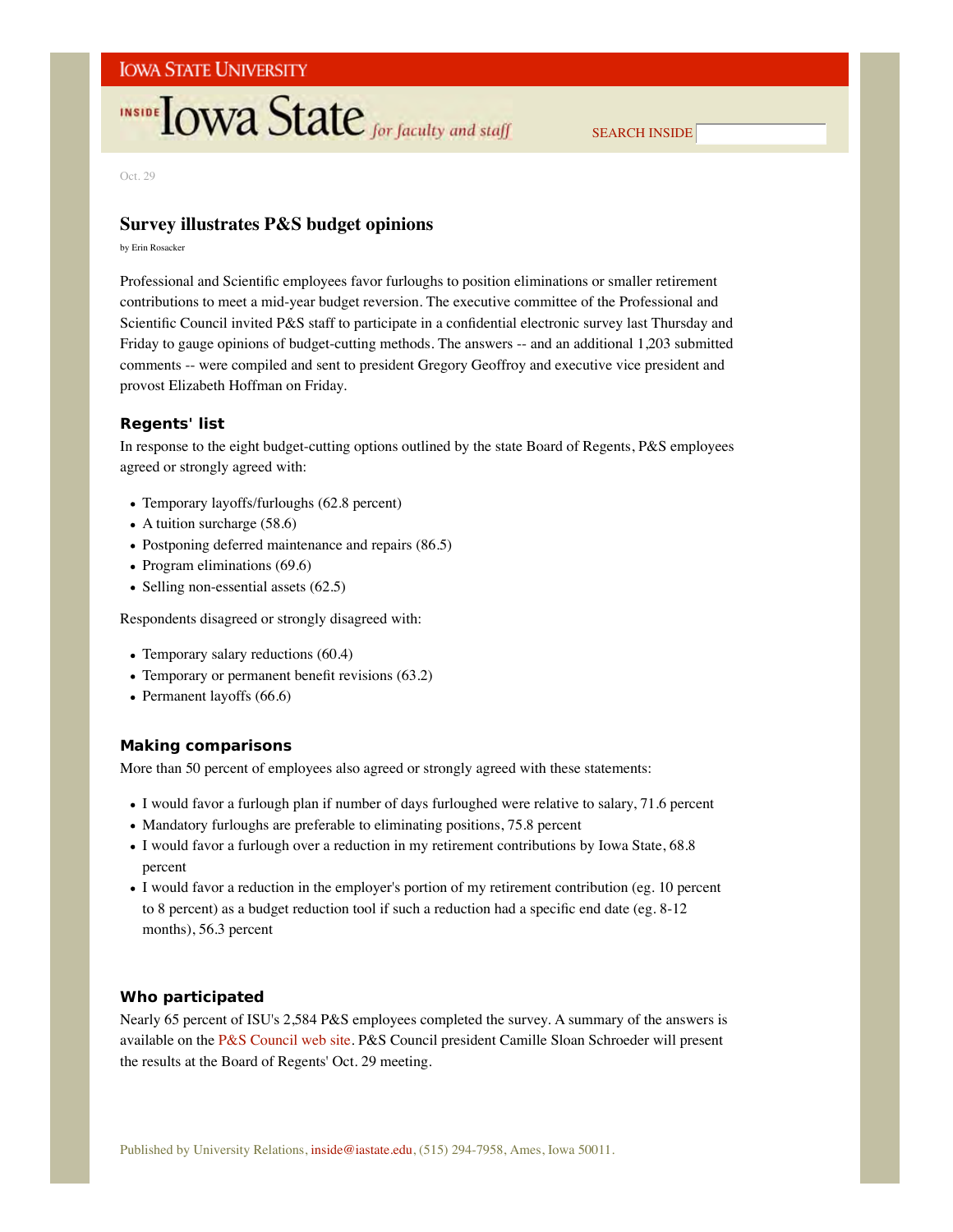# **INSIDE OWA State** for faculty and staff

SEARCH INSIDE

Oct. 29



As a producer of *The Skull of Connemara*, Brendan Dunphy also has created some of the stage sets in his Ames garage. *Photo by Bob Elbert*.

## **Mosquito researcher buggy about acting**

by Tim Greene, News Service

Many an aspiring actor has waited tables or parked cars, but probably few have spent their days studying mosquitoes and malarial parasites. Brendan Dunphy, who graduated from Iowa State in 2007 with degrees in zoology, entomology and animal ecology, is making his run at show business while working as a research associate in the Medical Entomology Lab in Science Hall II.

Dunphy is thankful for the flexibility his job provides to allow him to pursue his acting passion.

"My supervisors realize that my artistic pursuits are integral aspects of who I am personally and professionally. They allow my schedule to accommodate my theatrical needs, and for that I am very grateful," he said.

But he's not just filling time in entomology. Dunphy reports that he really enjoys his research and will be published in the upcoming issue of *The Journal of Medical Entomology* for his findings on an exotic mosquito species in Iowa. He also is part of a surveillance program studying insect-borne viruses across the state.

### **From 'James' to the guild**

Yet acting is his first love -- and it was almost love at first sight when Dunphy landed his debut role -the title role in the ISU production of *James and the Giant Peach* in 2005.

Since that play, Dunphy has appeared in a number of commercials, corporate videos, films and theater productions, including an Iowa State "Choose Your Adventure" commercial. He landed a supporting role in the 2009 feature film *16 to Life*.

"I have a particular fondness for this film because it was the one that made me eligible for the Screen Actors Guild, and I have also been involved in marketing the film in the independent film festival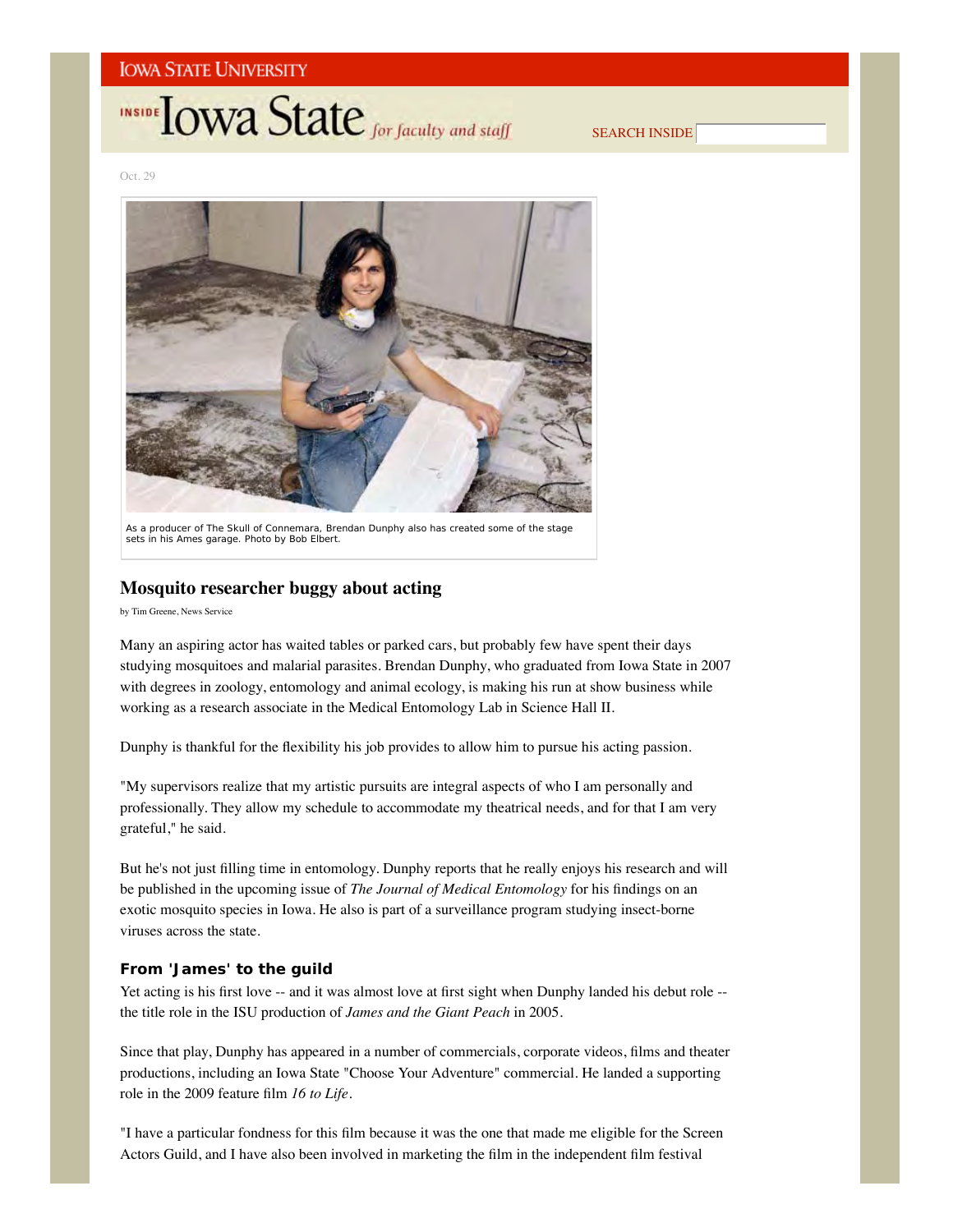circuit," Dunphy said. "My commitment thus extended beyond my shoot days, which is something I haven't experienced with any other film project."

## **And now a production company**

Dunphy is setting up new a theater company, Mooncoin Entertainment. Starting Thursday, Oct. 29, Mooncoin will showcase five plays, set in western Ireland by playwright and filmmaker Martin McDonagh, at the Des Moines Social Club, 1408 Locust St.

He grew interested in McDonagh's work after acting in a StageWest Theater production of *The Lieutenant of Inishmore*. After reading all of McDonagh's published plays, he decided to produce the works of the Irish playwright. Last fall, he spent five weeks in Ireland conducting related research.

"I spent over a month traveling, taking photos of the landscape and collecting audio recordings. I brought scripts and recorded natives speaking the lines to get authentic records of the dialect," Dunphy said. "Although it is quite uncommon for producers to cross an ocean to do research, I thought it was essential to really experience the settings."

His travels connected him with new friends and some amazing stories of lost relatives.

"I went to Ireland with the intent to do research. I came back with connections to a family I didn't know I had, amazing stories, insight, an application for dual-citizenship (which is being processed) and a desire to go back," Dunphy said.

He returned to Ireland for two more weeks of research in the spring. He brought back a theater company name that links directly to his ancestry.

"The name 'Mooncoin Entertainment' was named after the birthplace of my grandfather James Dunphy, who was born in Mooncoin, Ireland," Dunphy said. "He emigrated 60 years ago."

### **The shows**

Mooncoin Entertainment's presentation of *A Skull in Connemara* starts at 7 p.m. Oct. 29-30 and Nov. 5-7. The Oct. 31 performance begins at midnight, and there will be two Sunday matinees (2 p.m. curtain) Nov. 1 and Nov. 8. Tickets are \$12 in advance or \$15 at the door. Additional information is available at www.desmoinessocialclub.org. Tickets can be purchased at www.iowatix.com.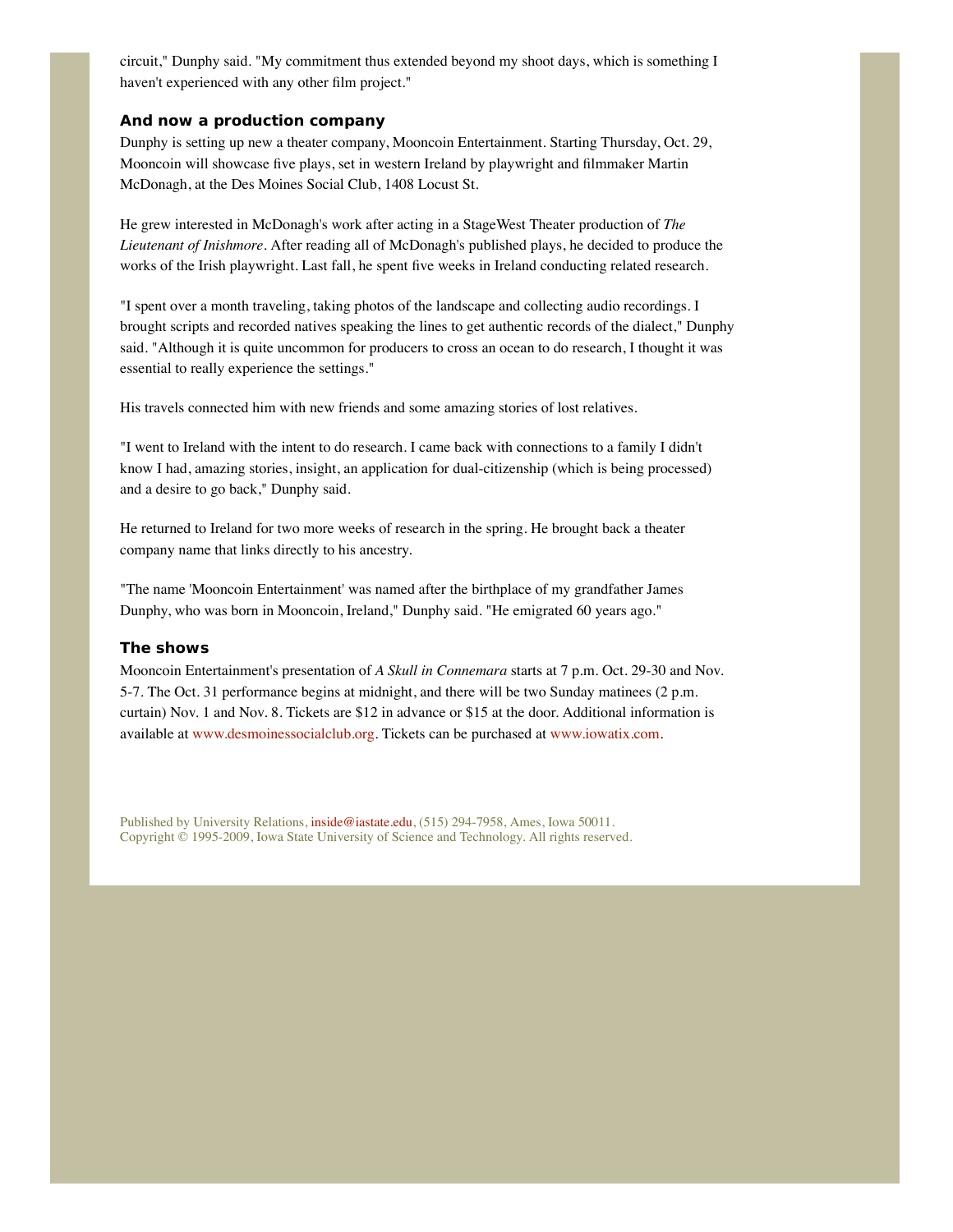# **INSIDE TOWA State** for faculty and staff

SEARCH INSIDE

Oct. 29

## **ISU Plan open change period is Nov. 2-20**

by Paula Van Brocklin

ISU Plan participants will have a chance to review and change their health and dental benefits during an annual open change period, Nov. 2-20.

Differences in medical and prescription drug plans and some changes in employee's share of costs highlight benefit changes for 2010. While Iowa State's health care costs are rising more than 11 percent annually, the university limited its contributed health care increase to 5 percent for 2010. The university benefits committee recommended plan changes to bridge the difference, and to minimize the impact to employees in 2010.

Following is a look at what's changing, how to review your current elections and where to get more information. New benefits elections go into effect Feb. 1, 2010.

## **What's changing? Wellmark Alliance Select (PPO plan)**

- Co-payments will increase from \$10 to \$20.
- Within the PPO provider network, out-of-pocket maximums for all spouse, child or family plans will increase from \$1,500 to \$3,000, but out-of-pocket maximums for single contracts will remain \$1,500.
- Outside the PPO provider network, out-of-pocket maximums will increase from \$1,500 to \$3,000 for single plans, and rise to \$6,000 for spouse, child and family contracts.
- Beginning Feb. 1, 2010, the most one person in a family will pay for in-network eligible services is \$1,500. After that, the other family members on the contract will share the remaining \$1,500 out-of-pocket cost, for a maximum of \$3,000. If a family member receives services outside the network, the most he or she will pay is \$3,000. The other family members will share the remaining out-of-pocket cost, up to \$6,000.

### **Wellmark Blue Advantage (HMO plan)**

Co-payments for office exams will increase from \$0 to \$10. Chiropractic and acupuncture services will remain \$10 per visit.

### **Medco prescription plan**

- ISU is enhancing clinical programs for certain medications to protect the health and safety of employees. This means some prior authorization may be required before Medco will dispense certain medications. For example, a doctor may prescribe a medication for a health issue not normally indicated for that condition, though it may work for you. Medco will not approve payment for the medication without first consulting with you and your doctor to receive authorization.
- Co-payments for retail (your local pharmacy) purchases are not changing. They will continue to be \$10 for generic, 30 percent for preferred brand-name drugs and 50 percent for non-preferred brand name drugs.
- Mail-order generic prescriptions will continue to cost employees nothing. Mail-order preferred brand-name drugs will have a 25 percent co-payment, compared to 20 percent for 2009. For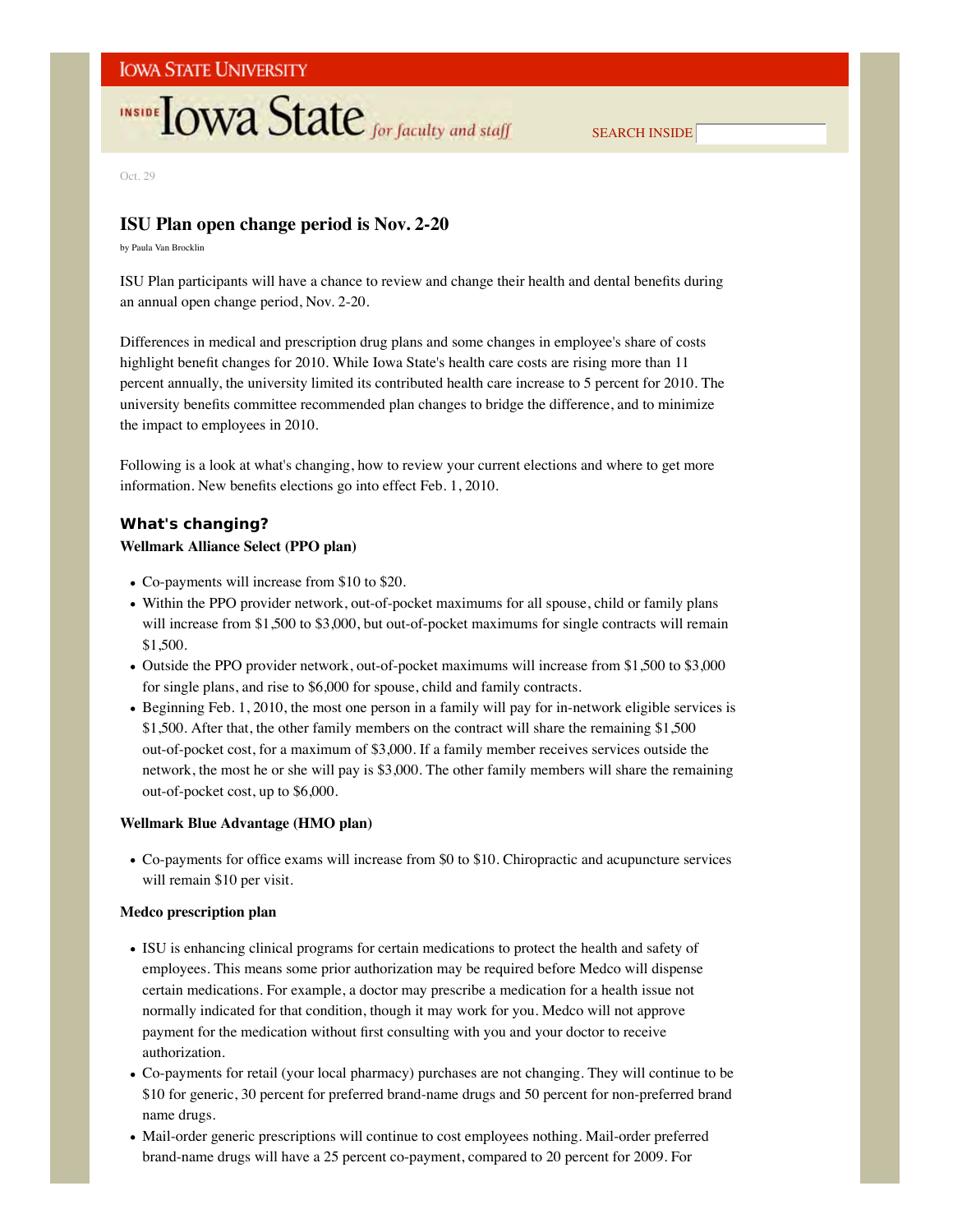non-preferred brand names, the mail-order co-payment is 33 percent.

- $\bullet$  Out-of-pocket maximums for family contracts are increasing from \$1,500 to \$3,000. So, if one family member reaches \$1,500 out-of-pocket, he or she will have no further costs for prescriptions the rest of the year. Other family members will have co-payments until the \$3,000 maximum is met. Single contracts will continue to have a \$1,500 out-of-pocket maximum.
- Co-payments for preferred and non-preferred brand-name drugs will be capped. When purchased at a retail store, the maximum cost for a 30-day supply of a preferred brand-name drug will be \$100; it will be \$200 for non-preferred brand name drugs. For a 90-day supply, the maximum retail cost will be \$300 for preferred drugs and \$600 for non-preferred drugs.
- Co-payments for mail-order preferred brand-name drugs will be capped at \$250; the co-pay cap will be \$500 for mail-order non-preferred brand-name prescriptions.

## **Credits will be called shares**

Iowa State will continue to contribute to employees' benefits, but those contributions now will be called a share, not credits or premiums. The reason? Consistency and clarity.

"We hope [the change] will help the employee know the real cost," said Jane Walter, human resources specialist. For example, in 2009 a person with a single PPO may think he or she pays \$452 each month when that individual really pays only \$15.

Employees will continue to receive contributions from ISU toward their benefits when they do not elect certain coverage. For example, employees who choose not to purchase life insurance will have that share go toward their health or dental share, or to a flexible spending account.

### **How to make changes**

Human resource services will send an e-mail to all ISU Plan participants and other eligible employees at the beginning of the open change period, alerting them that open change has begun. There will be no notification sent to employees' homes this year.

Beginning Nov. 2, ISU Plan participants may check their 2009-10 participation statement online by logging into AccessPlus (Employee > Benefits Info) to review their current elections. If you're happy with your selection and wish to make no changes, do nothing. The benefits you had in 2009 will carry over to 2010.

"But know that on Feb. 1, 2010, there are changes to some coverage of your plan," Walter said.

All new elections must be completed by 5 p.m., Nov. 20.

On Dec. 4, the 2010 confirmation statements will be added to AccessPlus (under Benefits Info) for most employees. You will have one week to review the statement, and to report any corrections or errors.

### **More information**

If you need more information about the ISU Plan changes, you have multiple options this year.

- Vendor fair, Nov. 3 (9 a.m.-3:30 p.m., Pioneer Room, Memorial Union). Stop by and meet with representatives from Wellmark, Medco, Delta Dental, Avesis (vision), John Hancock (long-term care) and Principal (life and long-term disability insurance). ISU Benefits staff also will be available to answer questions.
- Web cast, Nov. 6 (10:15-11:15 a.m.). You'll be able to log in to the web cast at your desk (HRS will send an e-mail prior to the event with detailed instructions). HRS will provide an overview of this year's benefits changes, and you'll have a chance to ask questions in real time by typing questions into your computer.
- Professional and Scientific Council benefits open forum, Nov. 11 (noon-1 p.m., Gallery, MU). Mike Otis, associate director of HRS, will address benefit changes and lead a Q&A session.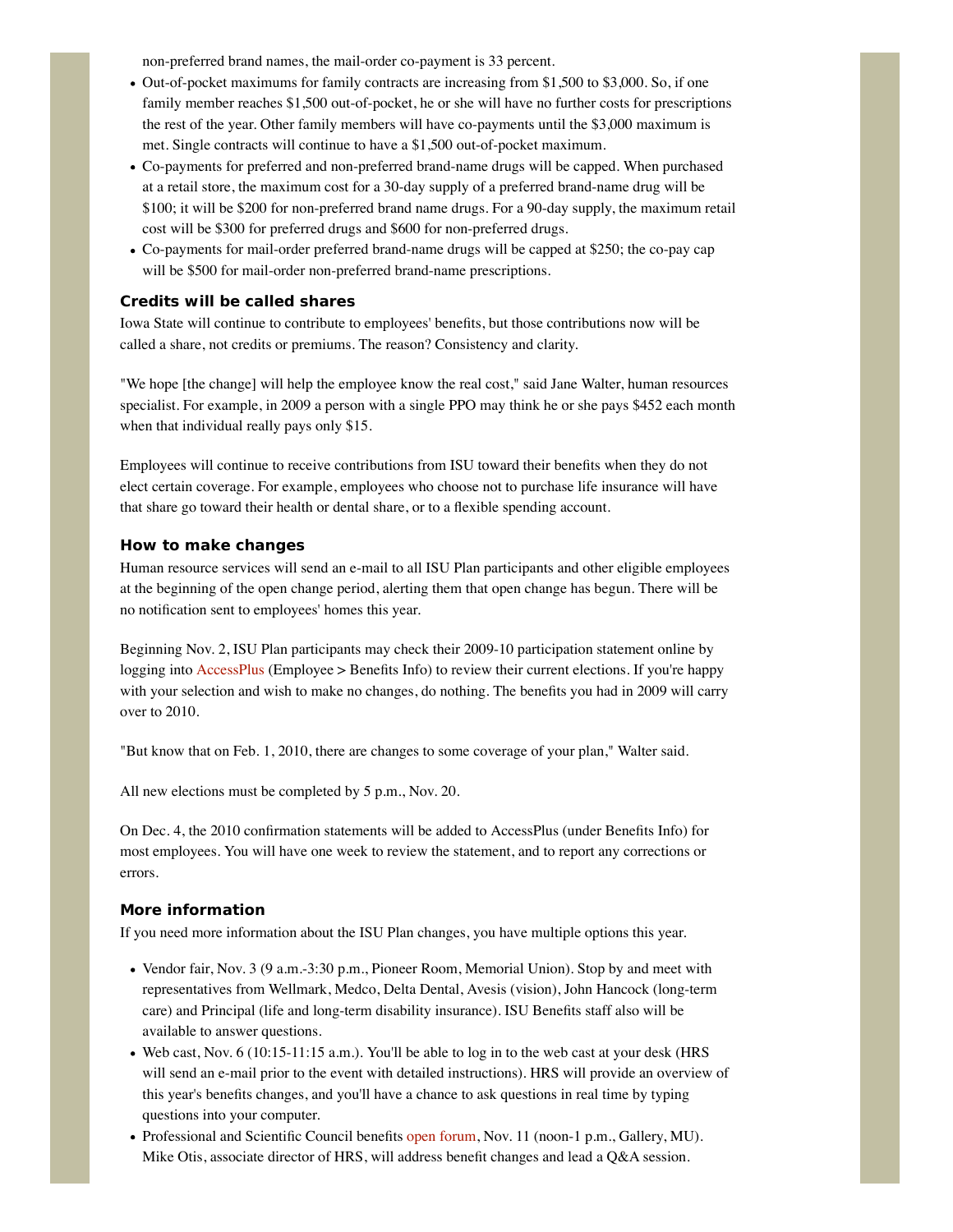- HRS web site. Check out the HRS web site for answers to your questions.
- Personal appointments. Human resource specialists will be available for brief appointments at the beginning of the open change period.

"If everyone calls on Nov. 20 to get an appointment, it could be too late," Walter said.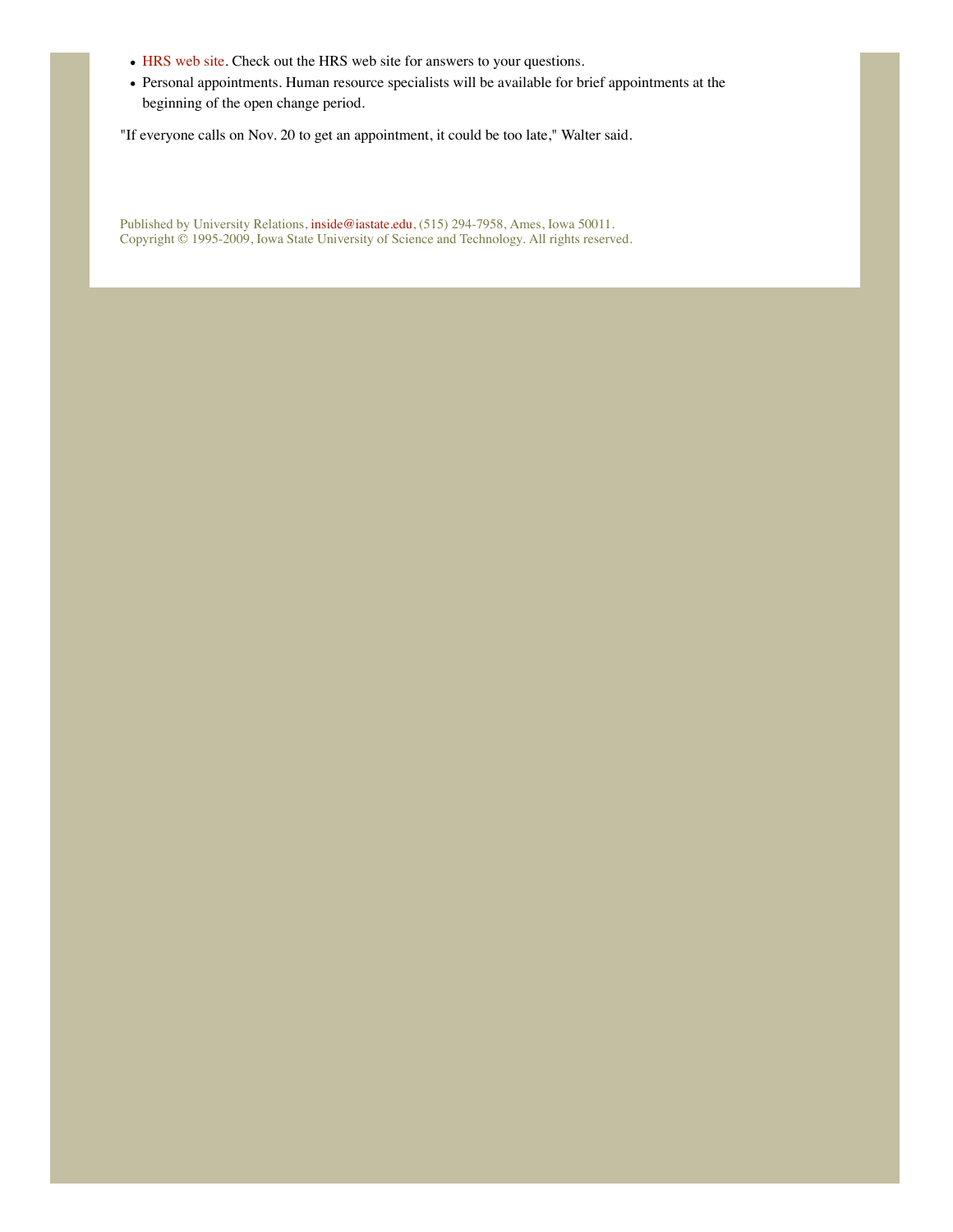# **INSIDE LOWA State** for faculty and staff

SEARCH INSIDE

Oct. 29

## **Live Green: Slamming the door on heat loss**

by Diana Pounds

Homeowners sometimes close off unused rooms in the winter to save a few dollars in heating costs. They're doing the same thing at the Bergstrom Indoor Training Facility this year. However, in this case, the room is the size of a football field, and the energy savings are expected to be equally as grand.

Athletics events assistant Allison Schmitt says the addition over the summer of a set of double doors and a glass wall to the indoor practice field will save at least \$6,000 in heating costs annually. That's a quick return on the original investment of \$6,000.

The indoor facility, completed in spring 2004, consists of a 92,000-square-foot practice area for Iowa State's football, softball and soccer teams, and a small lobby with entryway and restrooms. Because the lobby opened onto the practice field, the entire building had to be heated, even when no athletes were working out, just to keep the water pipes in the lobby from freezing, Schmitt said.

Last spring, officials concluded that considerable energy savings could be realized by walling off the lobby from the training field. With funding from the ISU Live Green Loan fund, energy-efficient doors and the glass wall were installed.

Now, officials are keeping the pipes in the lobby at pipe-friendly temperatures while cranking down the heat (and the expense) on the empty training field.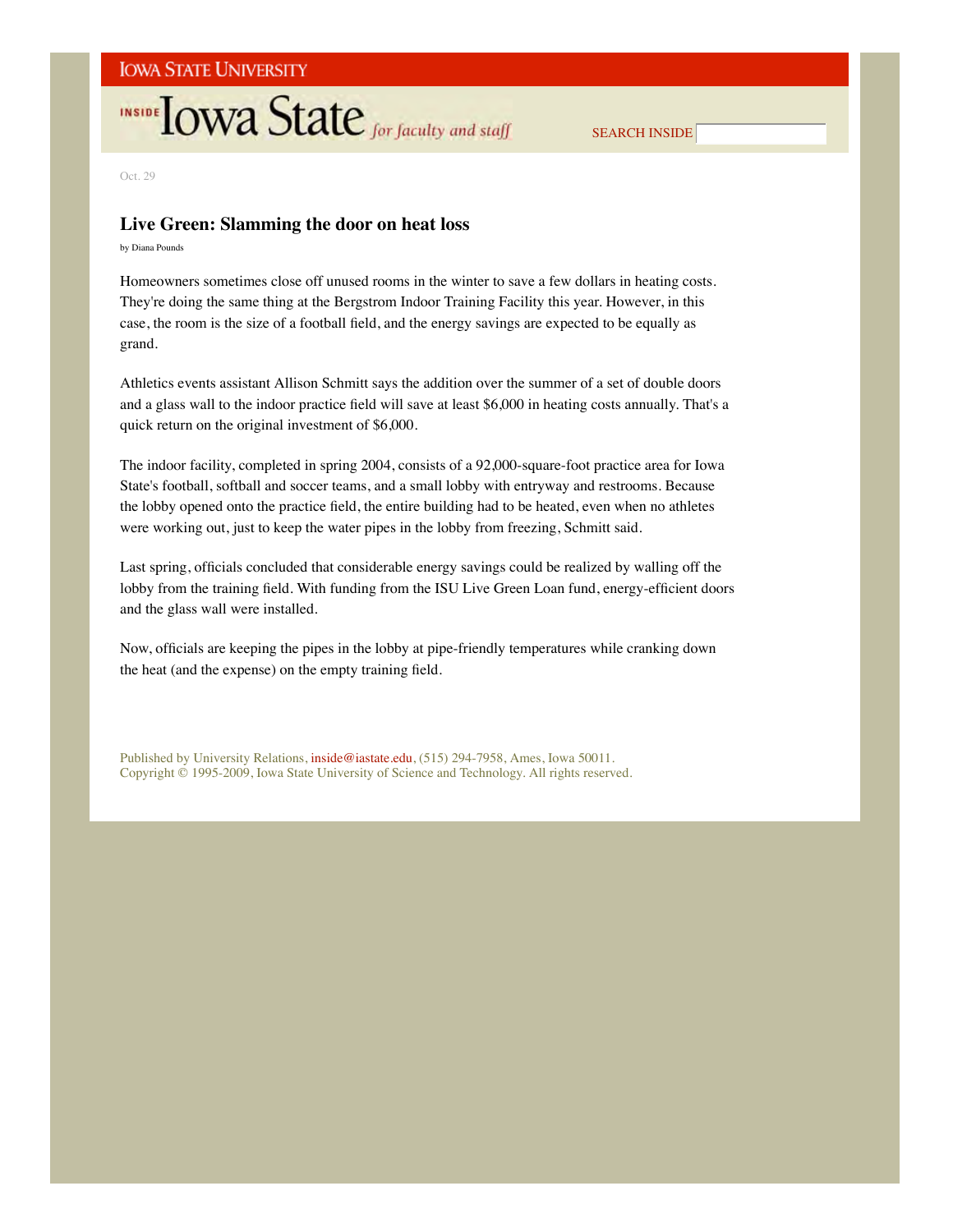# **INSIDE LOWA State** for faculty and staff

SEARCH INSIDE

Oct. 29



## **Tuesday Tea with a twist**

Nancy Gebhart, program coordinator with University Museums, delicately places a teacup in preparation for the weekly Tuesday Tea at the Farm House Museum. If you're an Iowa State history buff, you'll want to attend the Nov. 3 tea from noon to 1 p.m. with Mary Atherly, former Farm House curator and historian. Atherly will share her in-depth knowledge of the Farm House, followed by a unique guided tour. She also will sign copies of her second-edition book, *Farm House: College Farm to University Museum*. Books will be available at the tea for \$22.50. The event is free and open to the public. No reservations are necessary. *Photo by Bob Elbert*.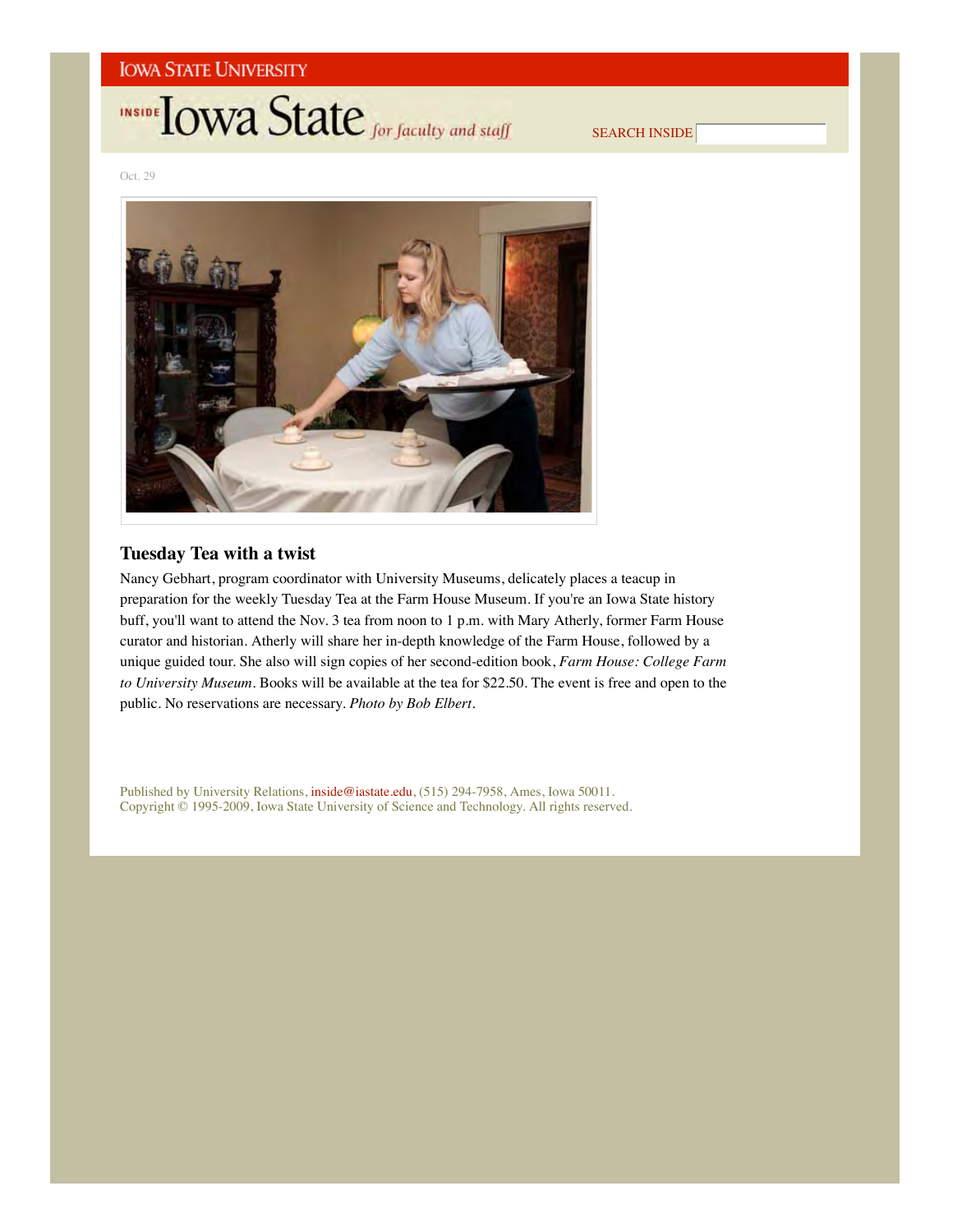# **INSIDE TOWA State** for faculty and staff

SEARCH INSIDE

Oct. 29

## **Hotel Memorial Union introduces rewards program**

by Anne Krapfl

The Hotel Memorial Union has launched a "rewards" program for ISU departments and recognized campus organizations: Earn a complimentary room night for every 10 room nights purchased. The program will capture room purchases retroactively to July 1, and keep counting through June 30, 2010. Complimentary room nights must be redeemed on or before Dec. 31, 2010.

"Nearly all hotels have this kind of program," explained hotel manager Laura Helmus. "We hope to develop some loyalty and repeat use with departments on campus, as well as any recognized campus organization."

### **The logistics**

To qualify, a room must be billed to an ISU account. Usage will be tracked by department or organization, and multiple account numbers may be linked to the same group. For example, the chemical engineering department may use several accounts to count toward its room tally. Each department should designate a single liaison to the Hotel Memorial Union for communications about the rewards program.

Blocks of rooms purchased don't qualify for this program, and room nights can't be traded or sold among departments.

### **Redeeming a complimentary night**

Reservations for complimentary rooms must be made in advance with Helmus. There are several blackout dates, during high occupancy times or because the hotel is closed, when complimentary rooms can't be redeemed. These include home football game weekends, two to three nights at the Thanksgiving and Christmas holidays, Veishea weekend and spring commencement weekend.

### **More information**

The rules of the campus rewards program will be posted soon on the hotel's web site. In the meantime, call Helmus, 4-5025, for details or to request a PDF file on the program.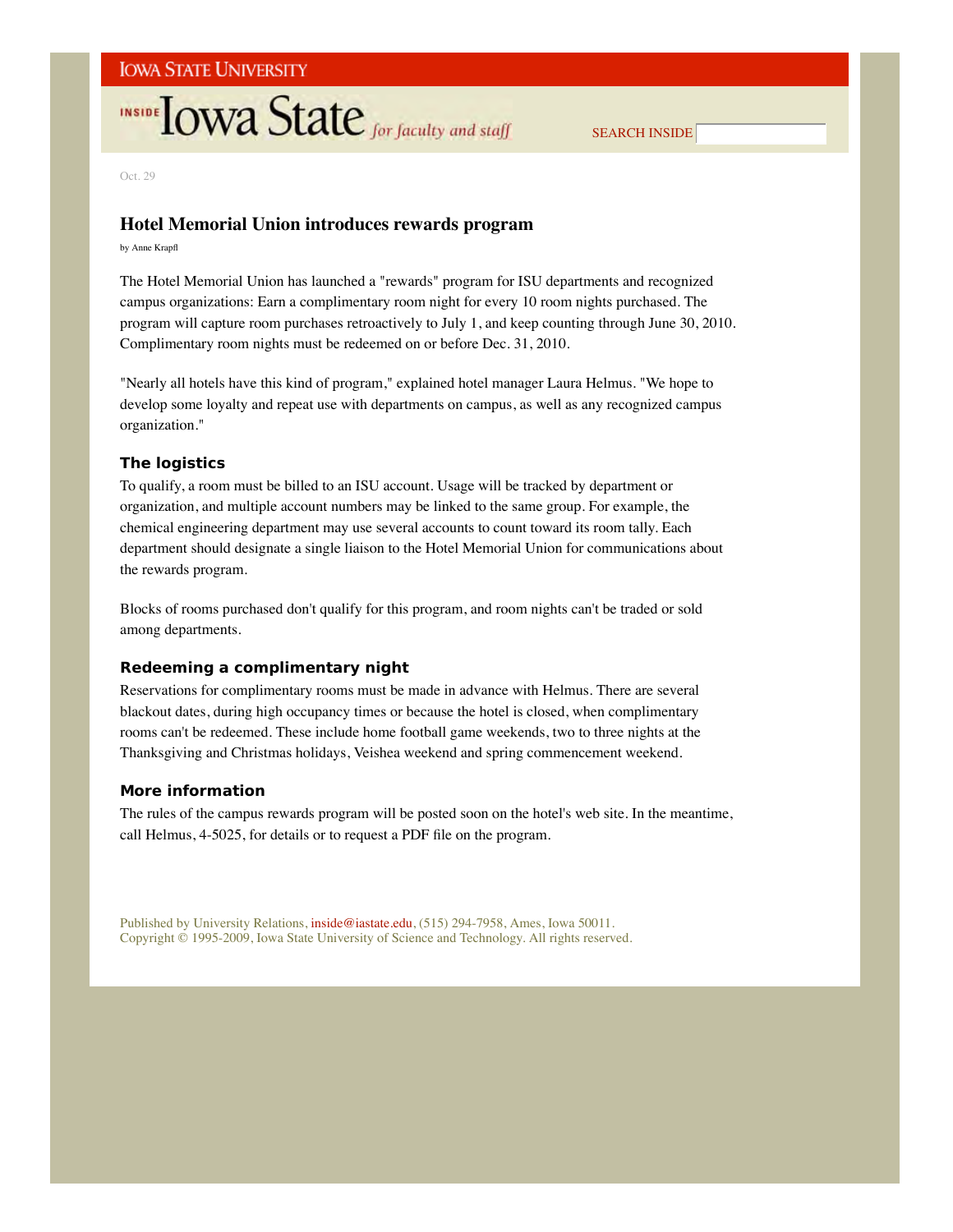# **INSIDE OWA State** for faculty and staff

SEARCH INSIDE

Oct. 29



version of *Sweeney Todd* Nov. 5-8. Senior Chris Ebke plays the title character, and junior Nicole Conetzkey fills the role of Mrs. Lovett. *Photo by Casey Gradishnig*.

## **Sweeney Todd comes to ISU Theatre stage Nov. 5-8**

by Steve Jones, Liberal Arts and Sciences Communications

ISU Theatre, in collaboration with ISU Music's Opera Studio, presents Stephen Sondheim's musical version of *Sweeney Todd* Nov. 5-8 at Fisher Theater.

*Sweeney Todd* deftly combines intricate and beautiful music into a love story that takes on "an extra level of horror," said Brad Dell, the play's director and assistant professor of theatre.

"Our production will focus on the music and its intricacies and complexities," Dell said. "There is a lot of richness to Sondheim's lyrics and score. The music is interesting in that it creates complex characters and relationships in a production that ultimately becomes a terrifying thriller."

Sondheim's operatic score for *Sweeney Todd* won a 1979 Tony Award. Based on 19th-century myth and legend, the story has been presented on stage, television and the big screen. The most recent film version starred Johnny Depp in 2007.

The story begins when *Sweeney Todd* returns to London after 15 years of unjust imprisonment in Australia. His landlady, Mrs. Lovett, tells him that his wife poisoned herself after being raped by the judge who condemned him to exile. *Sweeney Todd* vows revenge, and Mrs. Lovett finds a way to increase her sales of meat pies.

ISU Theatre is collaborating on *Sweeney Todd* with the music department. Musical direction is by Mary Creswell, associate professor of music, and Jodi Goble, lecturer. Jacob Harrison, assistant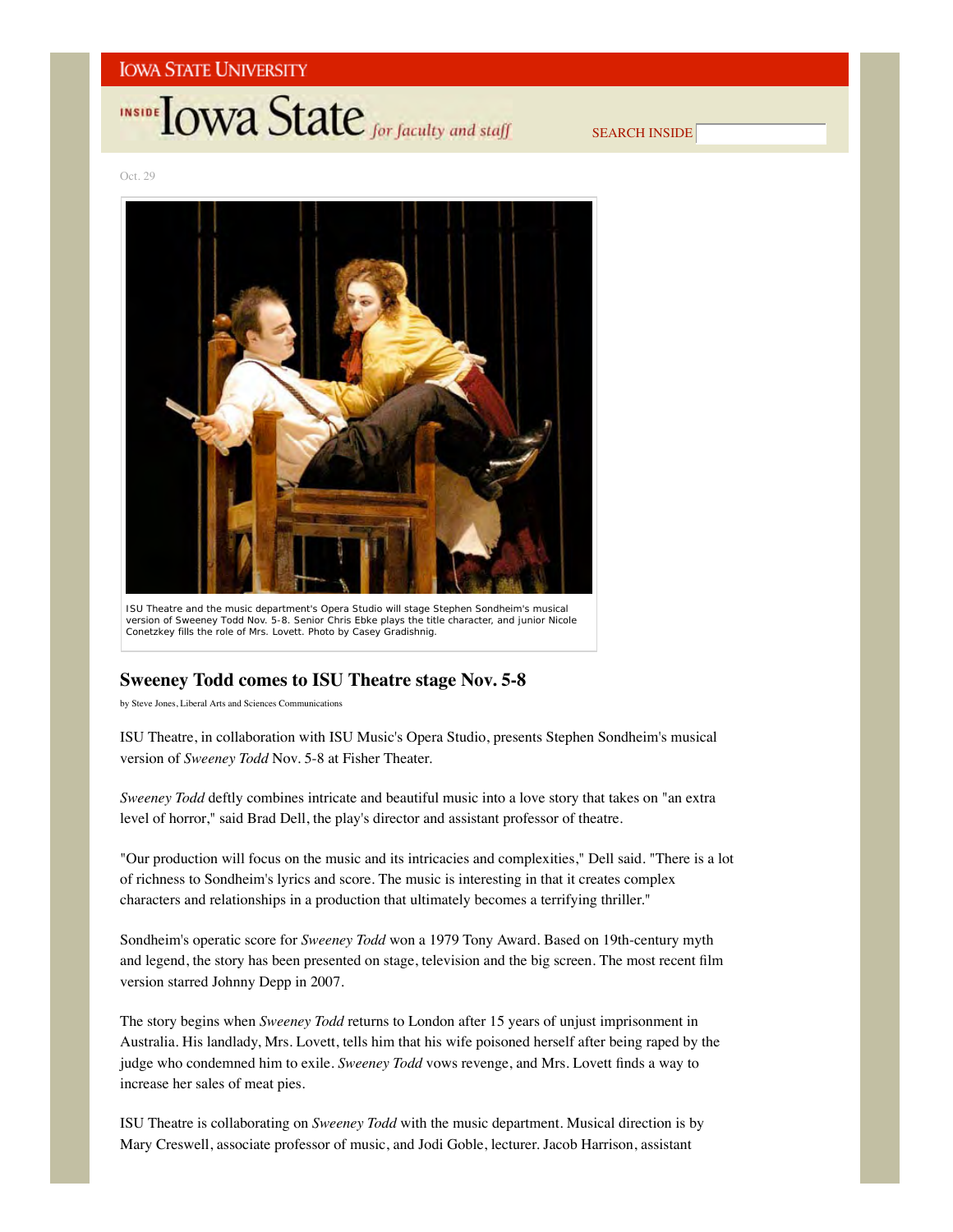professor of music, will conduct the show.

"It's really exciting to work with the best voices and instrumentalists we have on campus," Dell said, who added the music is both challenging and complex.

Chris Ebke, a senior music education major, plays the lead role of *Sweeney Todd*, and Nicole Conetzkey, a junior music major, is Mrs. Lovett. Also starring in the production are Jessica Hay as the Beggar Woman, Jocelyn Ascherl as Joanna, Aaron Hoffmeyer as Anthony and Tom Wilson as Judge Turpin.

*Sweeney Todd* is on stage Nov. 5-7 at 7:30 p.m. and Sunday, Nov. 8, at 2 p.m. Tickets are \$19 for adults, \$17 for seniors and \$12 for students, and can be purchased through Ticketmaster, at the Stephens ticket office weekdays 10 a.m. to 4 p.m., or at the door before the performance.